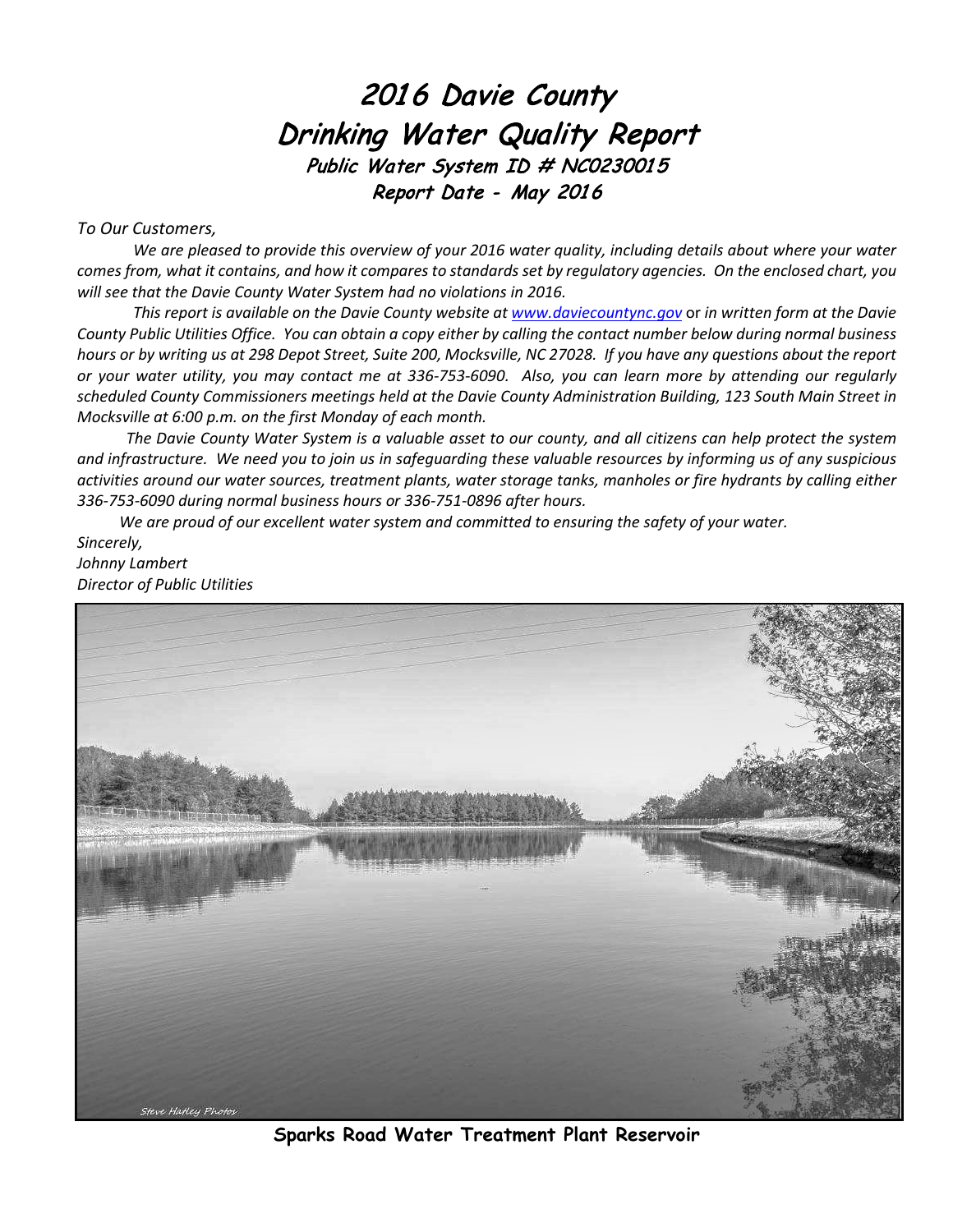| <b>REGULATED CONTAMINANTS</b>                                                                                                                                                                                                                                                                                                                                                                      |                  |                                                                         |                 |                                                      |                                                                                                                    |  |  |  |  |  |
|----------------------------------------------------------------------------------------------------------------------------------------------------------------------------------------------------------------------------------------------------------------------------------------------------------------------------------------------------------------------------------------------------|------------------|-------------------------------------------------------------------------|-----------------|------------------------------------------------------|--------------------------------------------------------------------------------------------------------------------|--|--|--|--|--|
| Disinfection Byproduct Precursors and Turbidity 2016                                                                                                                                                                                                                                                                                                                                               |                  |                                                                         |                 |                                                      |                                                                                                                    |  |  |  |  |  |
| Contaminant                                                                                                                                                                                                                                                                                                                                                                                        | Violation<br>Y/N | Your<br>Water                                                           | <b>MCLG</b>     | <b>MCL</b>                                           | <b>Likely Source of Contamination</b>                                                                              |  |  |  |  |  |
| <b>Total Organic</b><br>Carbon [TOC]<br>Removal Ratio -<br>Treated Water*                                                                                                                                                                                                                                                                                                                          | $\boldsymbol{N}$ | $0.4AV-C$<br>$0.0 - 1.6 R - C$<br>$OAV-S$<br>$- - R - S$                | N/A             | TT                                                   | Naturally present in the<br>environment                                                                            |  |  |  |  |  |
| * The Cooleemee and Sparks Road Water Plants both had acceptable removal of TOC (Disinfection By-Product Precursors). Depending on the Total<br>Organic Carbon in our source water, the water system must have a certain percent removal of TOC or must meet alternative compliance criteria.                                                                                                      |                  |                                                                         |                 |                                                      |                                                                                                                    |  |  |  |  |  |
| Turbidity (NTU)*                                                                                                                                                                                                                                                                                                                                                                                   | N                | $0.268 - C**$<br>$0.294 - S^{**}$<br>$98.3\% - C***$<br>$98.9\% - S***$ | N/A             | $TT \leq 0.30$<br>$TT =$<br>% Samples<br>$\leq$ 0.15 | Soil runoff                                                                                                        |  |  |  |  |  |
| *Turbidity is a measure of cloudiness of the water. We monitor it because it is a good indicator of the effectiveness of our filtration system.<br>**These measurements were the highest single measurements detected in 2016 at the Cooleemee and Sparks Road Water Plants.<br>***The Turbidity Rule requires that 95% or more of all the monthly samples must be less than or equal to 0.15 NTU. |                  |                                                                         |                 |                                                      |                                                                                                                    |  |  |  |  |  |
|                                                                                                                                                                                                                                                                                                                                                                                                    |                  | Disinfection and Disinfection Byproduct Contaminants 2016               |                 |                                                      |                                                                                                                    |  |  |  |  |  |
| Contaminant                                                                                                                                                                                                                                                                                                                                                                                        | Violation<br>Y/N | Your<br><b>Water</b>                                                    | <b>MCLG</b>     | <b>MCL</b>                                           | <b>Likely Source of Contamination</b>                                                                              |  |  |  |  |  |
| Chlorine (ppm)<br>(Tested monthly)                                                                                                                                                                                                                                                                                                                                                                 | $\boldsymbol{N}$ | $1.65$ $AV-D$<br>$0.27 - 2.20 R - D$                                    | $MRDLG = 4$     | $MRDL = 4$                                           | Water additive used to control<br>microbes                                                                         |  |  |  |  |  |
| <b>Total Haloacetic</b><br>Acids [HAA5] (ppb)<br>(Quarterly)                                                                                                                                                                                                                                                                                                                                       | $\boldsymbol{N}$ | 28.9 LRAA - D<br>$11.0 - 46.0 R - D$                                    | N/A             | 60                                                   | By-product of drinking water<br>chlorination                                                                       |  |  |  |  |  |
| Total<br><b>Trihalomethanes</b><br>[TTHM] (ppb)<br>(Quarterly)                                                                                                                                                                                                                                                                                                                                     | $\boldsymbol{N}$ | $51.9$ LRAA - D<br>$13.0 - 140.0 R - D$                                 | N/A             | 80                                                   | By-product of drinking water<br>chlorination                                                                       |  |  |  |  |  |
| Inorganic Contaminants 2016 or Most Recent Analysis                                                                                                                                                                                                                                                                                                                                                |                  |                                                                         |                 |                                                      |                                                                                                                    |  |  |  |  |  |
| Contaminant                                                                                                                                                                                                                                                                                                                                                                                        | Violation<br>Y/N | Your<br>Water                                                           | <b>MCLG</b>     | <b>MCL</b>                                           | <b>Likely Source of Contamination</b>                                                                              |  |  |  |  |  |
| Fluoride (ppm)<br>(Tested 1/22/2016)                                                                                                                                                                                                                                                                                                                                                               | $\boldsymbol{N}$ | $0.65 - C$<br>$0.66 - S$                                                | 4               | 4                                                    | Erosion of natural deposits; water<br>additive to promote strong teeth;<br>from fertilizer & aluminum<br>factories |  |  |  |  |  |
| Nitrate (ppm) (as<br>Nitrogen) (2/2/2016)                                                                                                                                                                                                                                                                                                                                                          | $\boldsymbol{N}$ | $1.16 - C$<br>$1.00 - S$                                                | 10 <sup>°</sup> | 10                                                   | Runoff from fertilizer use; leaching<br>from septic tanks, sewage; erosion<br>of natural deposits                  |  |  |  |  |  |
| Copper (ppm)* -<br>90 <sup>th</sup> percentile<br>(Tested from<br>8/18/2015 -<br>9/8/2015)                                                                                                                                                                                                                                                                                                         | $\boldsymbol{N}$ | $0.104 - D$                                                             | 1.3             | $AL = 1.3$<br>or<br>TT                               | Corrosion of household plumbing<br>systems; erosion of natural<br>deposits; leaching from wood<br>preservatives    |  |  |  |  |  |
| Lead (ppb)* - $90th$<br>percentile (Tested<br>8/18/2015-9/8/2015)                                                                                                                                                                                                                                                                                                                                  | $\boldsymbol{N}$ | $\overline{\left. < 3 - D \right.}$                                     | $\mathcal O$    | $AL = 15$<br>or<br>TT                                | Corrosion of household plumbing<br>systems; erosion of natural<br>deposits                                         |  |  |  |  |  |
| *The levels detected are the 90 <sup>th</sup> percentile value of all samples taken. None of the water samples from the tested homes were above the Action Limits<br>for Copper or Lead during this testing period.                                                                                                                                                                                |                  |                                                                         |                 |                                                      |                                                                                                                    |  |  |  |  |  |

Cooleemee Plant - C Sparks Road Plant - S Water Distribution System - D

Average - AV Range - R Locational Running Annual Average – LRAA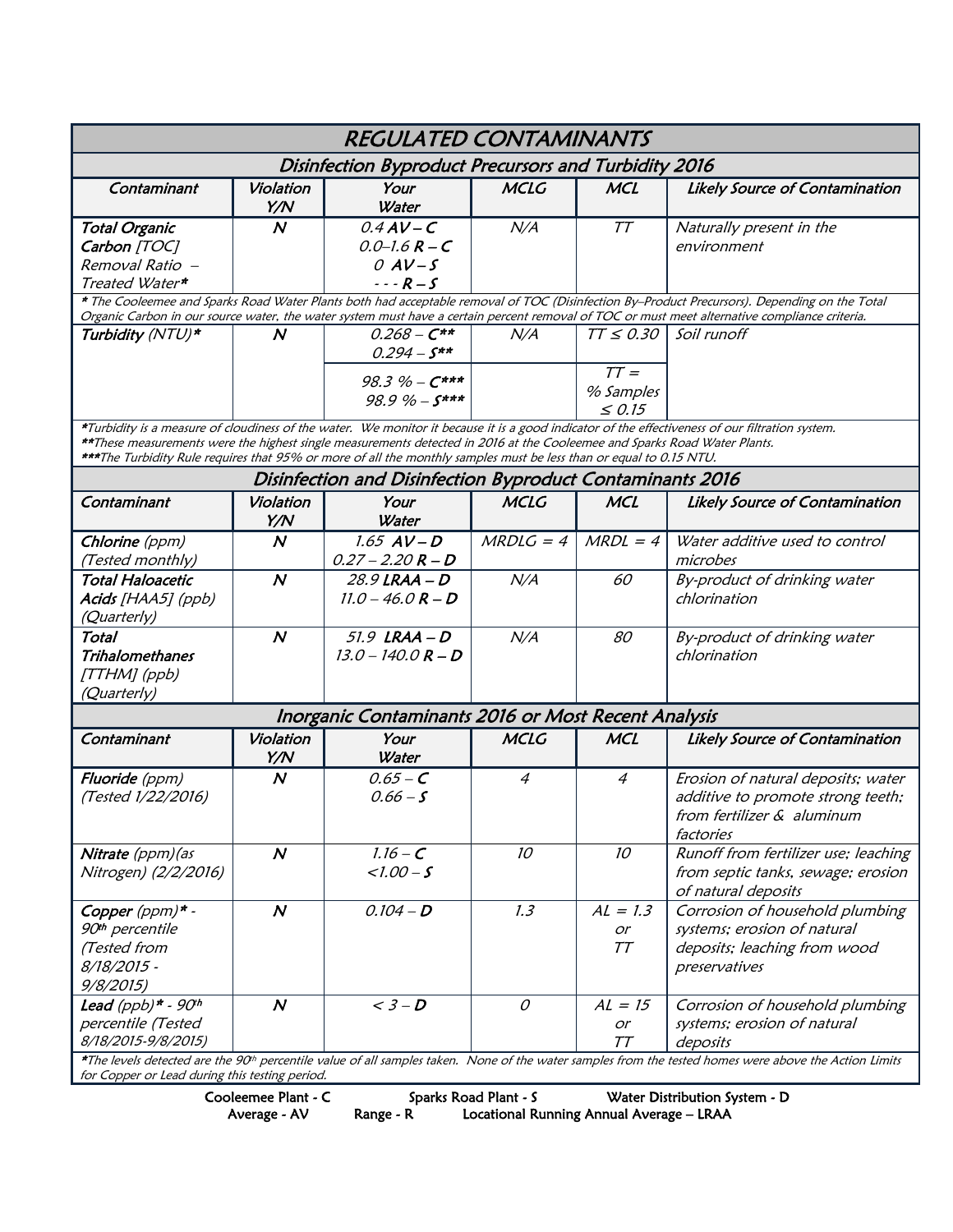#### *About Drinking Water*

Sources of drinking water (both tap water and bottled water) include rivers, lakes, streams, ponds, reservoirs, springs, and wells. As water travels over the land or through the ground, it dissolves naturally-occurring minerals and possibly radioactive materials. It can also pick up microbial contaminants, such as viruses and bacteria from the presence of animals or human activity. Inorganic contaminants, such as salts and metals, can be naturally-occurring or result from urban stormwater runoff or from human activities such as farming. Pesticides and herbicides come from a variety of sources such as agriculture, urban stormwater runoff, and residential uses. Organic chemical contaminants, including synthetic and volatile organic chemicals, are by-products of industrial processes and petroleum production. Radioactive contaminants are naturally-occurring or the result of oil and gas production and mining activities.

To ensure that your tap water is safe to drink, the Environmental Protection Agency (EPA) prescribes regulations, which limit the amount of certain contaminants in water provided by public water systems. Food and Drug Administration (FDA) regulations establish limits for contaminants in bottled water, which must provide the same protection for public health.

### *About Your Water*

Drinking water, including bottled water, may reasonably be expected to contain at least small amounts of some contaminants. The presence of contaminants does not necessarily indicate that water poses a health risk. More information about contaminants and potential health effects can be obtained by calling the Environmental Protection Agency's Safe Drinking Water Hotline (800-426-4791).

All of our water originates as surface water in the Yadkin/Pee Dee River Basin. Davie County operates two water treatment plants, one on Sparks Road that processes water from the Yadkin River, and another in Cooleemee that treats water from the South Yadkin River. The Davie County Water System serves a population of approximately 25,200 people. The purpose of the water treatment process is to remove harmful contaminants, such as chemicals or bacteria, which may exist in the raw water supply. We test the water daily to ensure it is safe when it reaches our customers.

We have learned through our monitoring and testing that some constituents have been detected. To comply with the Federal and State regulations, the Davie County Water System routinely monitors for over 150 contaminants. The table lists the Regulated Contaminants our monitoring detected during the period of January 1<sup>st</sup> to December 31<sup>st</sup>, 2016 and the most recent results of detected contaminants not due to be tested in 2016. In the table, there are many terms and abbreviations you might not recognize. To help you understand these terms, we've provided definitions on the next page.

#### *Important Health Information*

No lead was detected in the samples we tested in 2015. If present, elevated levels of lead can cause serious health problems, especially for pregnant women and young children. Lead in drinking water is primarily from materials and components associated with service lines and home plumbing. The Davie County Water System is responsible for providing high quality drinking water, but cannot control the variety of materials used in plumbing components. When your water has been sitting for several hours, you can minimize the potential for lead exposure by flushing your tap for 30 seconds to 2 minutes before using water for drinking or cooking. If you are concerned about lead in your water, you may wish to have your water tested. Information on lead in drinking water, testing methods, and steps you can take to minimize exposure is available from the Safe Drinking Water Hotline or at www.epa.gov/safewater/lead.

Cryptosporidium is a microbial parasite found in surface waters throughout the U.S. Cryptosporidium must be ingested for it to cause disease and can be contracted in other ways than by drinking water. Symptoms of infection include nausea, diarrhea, and abdominal cramps. Immuno–compromised individuals can seek additional guidance at <http://www.epa.gov/safewater/consumer/pdf/crypto.pdf> and are encouraged to consult their doctor regarding appropriate precautions to prevent waterborne infection.

Some people may be more vulnerable to contaminants in drinking water than the general population. Immuno-compromised persons such as persons with cancer undergoing chemotherapy, persons who have undergone organ transplants, people with HIV/AIDS or other immune system disorders, some elderly, and infants can be particularly at risk from infections. These people should seek advice about drinking water from their health care providers. EPA/CDC guidelines on appropriate means to lessen the risk of infection by Cryptosporidium and other microbial contaminants are available from the Safe Drinking Water Hotline (800-426-4791).